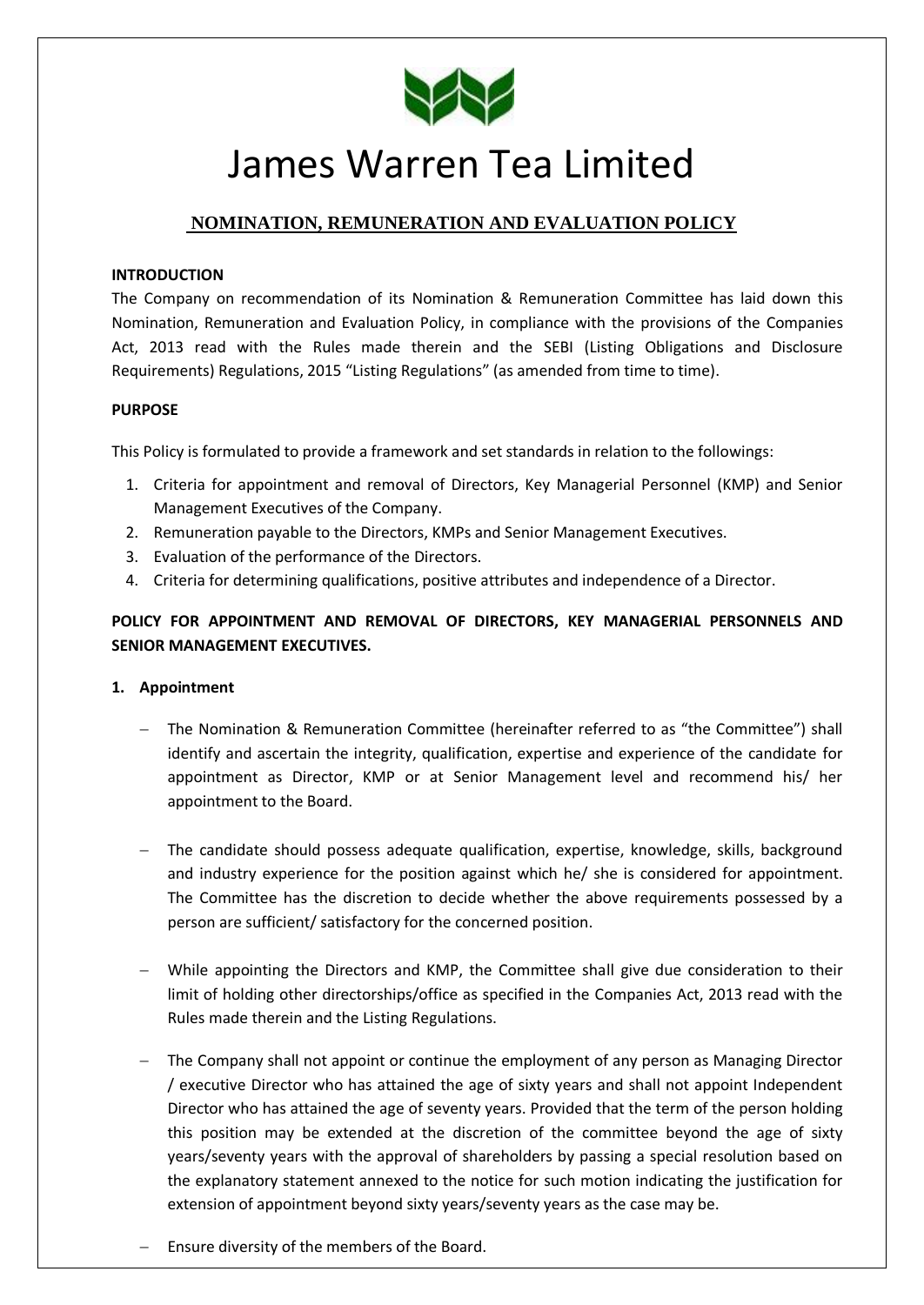# **2. Term / Tenure**

The term/tenure of appointment or re-appointment of the Directors and the KMPs shall be in accordance with the provisions as specified in the Companies Act, 2013 read with the Rules made therein and the Listing Regulations.

## **3. Removal**

Due to reasons for any disqualification mentioned in the Companies Act, 2013, rules made thereunder or under any other applicable Act, rules and regulations the Committee may recommend to the Board, removal of any Director, KMP or Senior Management Executives, with reasons recorded in writing and subject to the provisions & compliance of the applicable Act, Rules and Regulations.

# **POLICY FOR REMUNERATION OF DIRECTORS, KEY MANAGERIAL PERSONNELS (KMPs) AND OTHER EMPLOYEES**

The Company follows the policy to fix remuneration of its Directors, KMPs and other employees by taking into account the trend in the industry, qualification, experience, past performance and past remuneration of the respective Directors, KMPs and other employees, in the manner to strike a balance between the interest of the Company and its Stakeholders.

The guiding principle for fixing remuneration payable to the Directors, KMPs and other employees are as follows:

- The level and composition of remuneration shall be reasonable and sufficient to attract, retain and motivate Directors, Key Management Personnel and other employees.
- The Remuneration/ Compensation/ Commission etc. paid to the Managing/ Whole-time/ Executive/ Independent Directors and/or KMP, shall be governed as per the provisions of the Companies Act, 2013 and rules made there under. The amount of sitting fees shall be paid in accordance with the decision of the Board, subject to ceiling/ limits as provided under Companies Act, 2013 and rules made there under.
- The remuneration / compensation / commission etc. to Directors will be determined by the Committee and recommended to the Board for approval.
- The Remuneration payable to the Directors, KMPs and other employees shall be reflective of the individual's role, responsibilities and experience in relation to performance of day-to-day activities.
- Remuneration package of the Executive Directors, KMPs and other employees, shall include basic salary, allowances and other statutory/non-statutory benefits and it shall involve a balance between fixed and variable incentives pay reflecting short term and long term performance objectives appropriate to the Company's working and its goal.